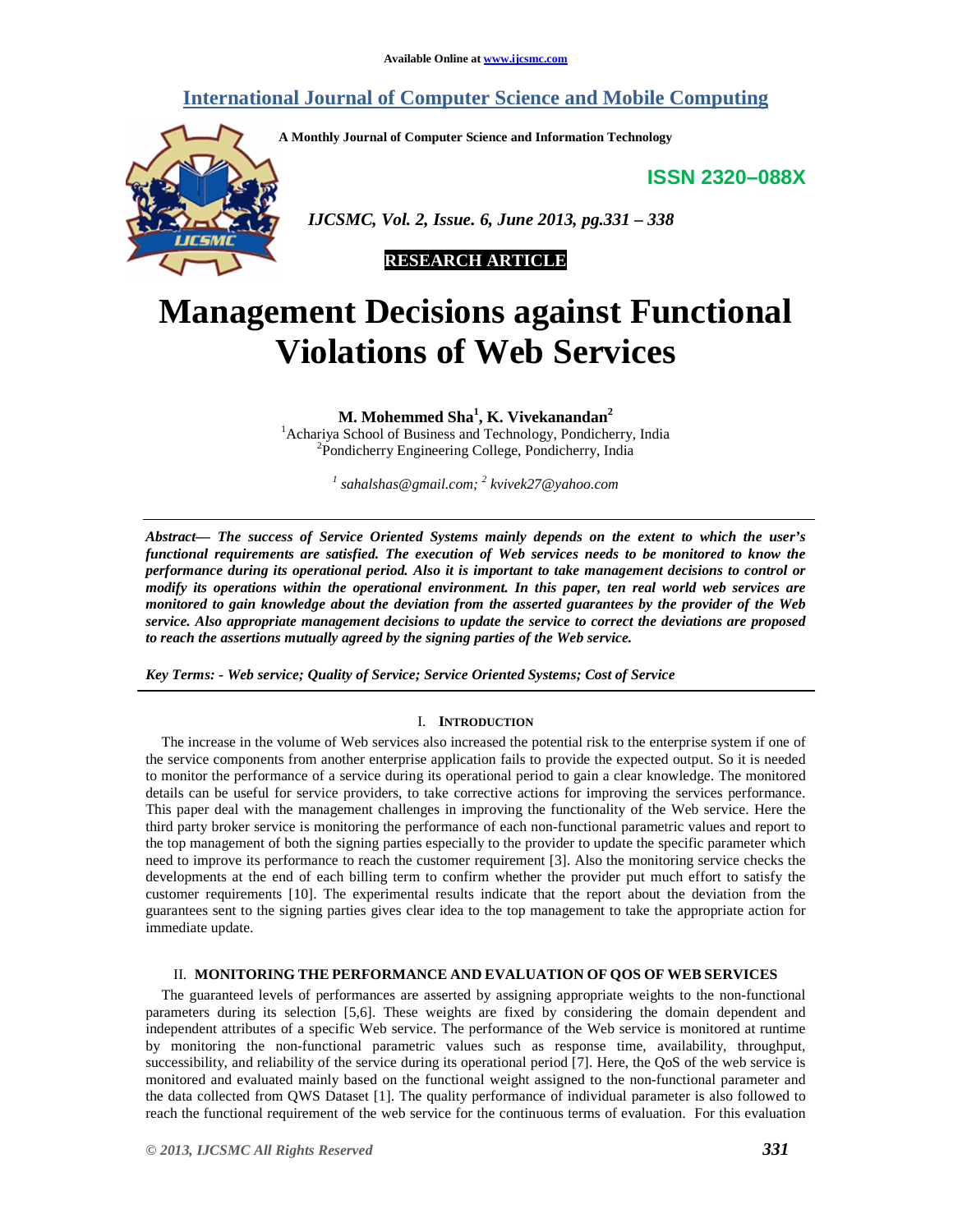ten real world Web services that are selected from the QWS data set [1] that belong to different application domains as in the table I. The measured values are recorded into the QoS database and the QoS is evaluated to check the service violations [9, 10]. The evaluated values are compared with the assertion to check the deviation from the level of guarantee violation agreed by the signing parties.

| Sl.No | <b>Service Name</b>         | <b>Provider Name</b> | <b>WSDL Address</b>                                                               |  |  |
|-------|-----------------------------|----------------------|-----------------------------------------------------------------------------------|--|--|
|       | GlobalWeather               | webserviceX          | http://www.webservicex.net/globalweather.asmx?WSDL                                |  |  |
| 2     | CurrencyRates               | <b>StrikeIron</b>    | http://ws.strikeiron.com/HouseofDev/currencyrates?WSDL                            |  |  |
| 3     | <b>NewsReaderService</b>    | flash-db             | http://www.flash-db.com/services/ws/newsReader.wsdl                               |  |  |
| 4     | <b>Phone Verify</b>         | <b>CDYNE</b>         | http://ws.cdyne.com/phoneverify/phoneverify.asmx?wsdl                             |  |  |
| 5     | LoginService                | Processclaims        | http://www.processclaims.com/Service/LoginService.asmx?<br>wsdl                   |  |  |
| 6     | RouteCalculationServi<br>ce | Viamichelin          | http://www.viamichelin.com/ws/services/RouteCalculation?<br>wsdl                  |  |  |
| 7     | NumberConversion            | <b>IDutchservice</b> | http://www.ebob42.com/cgi-<br>bin/NumberToWordsInDutch.exe/wsdl/Idutch            |  |  |
| 8     | matcherService              | Genome               | http://genome.dkfz-<br>heidelberg.de/menu/hobit/embapps/wsdl/matcher.wsdl         |  |  |
| 9     | AddressFinder               | arcWebservices       | http://www.arcwebservices.com/services/v2006/AddressFind<br>er.wsdl               |  |  |
| 10    | AWSECommerceServ<br>ice     | Amazon               | http://webservices.amazon.com/AWSECommerceService/JP/<br>AWSECommerceService.wsdl |  |  |

TABLE I Real World Web services and its providers

The guaranteed nonfunctional parametric values mutually agreed by both signing parities at the time of selection of a Web services are mentioned in the table II.

| Sl.No | <b>ServiceName</b>           | <b>Response</b><br>Time | <b>Availability</b> | <b>Throughput</b> | <b>Successibility</b> | <b>Reliability</b> | QoS   |
|-------|------------------------------|-------------------------|---------------------|-------------------|-----------------------|--------------------|-------|
|       | Global weather               | 290                     | 90                  | 5                 | 95                    | 80                 | 0.338 |
| 2     | <b>Currency Rates</b>        | 210                     | 95                  | 4                 | 99                    | 60                 | 0.384 |
| 3     | <b>NewsReaderServic</b><br>e | 135                     | 65                  | 8                 | 65                    | 75                 | 0.646 |
| 4     | PhoneVerify                  | 140                     | 80                  | 3                 | 80                    | 70                 | 0.502 |
| 5     | LoginService                 | 255                     | 80                  | 9                 | 80                    | 75                 | 0.515 |
| 6     | RouteCalculationSe<br>rvice  | 145                     | 99                  | 25                | 99                    | 70                 | 0.707 |
| 7     | <b>NumberConversion</b>      | 165                     | 85                  | 30                | 85                    | 80                 | 0.447 |
| 8     | MatcherService               | 130                     | 90                  | 13                | 99                    | 75                 | 0.665 |
| 9     | AddressFinder                | 160                     | 95                  | 2                 | 95                    | 80                 | 0.706 |
| 10    | AWSECommerceS<br>ervice      | 125                     | 90                  | 8                 | 90                    | 70                 | 0.585 |

TABLE III Guaranteed non-functional PARAMETIRC values

## III. **MANEGEMENT DECISIONS AGAINIST SERVICE DEVIATIONS**

The deviation of all the five quality parameters response time, availability, throughput, successibility, and reliability of the Web service "GlobalWeather" is measured in each term to find the overall deviation from the agreed level and is shown table III. The overall billing term is divided into ten terms of equal number of invocations so that the provider and customer can understand immediate and accurate behaviour of the Web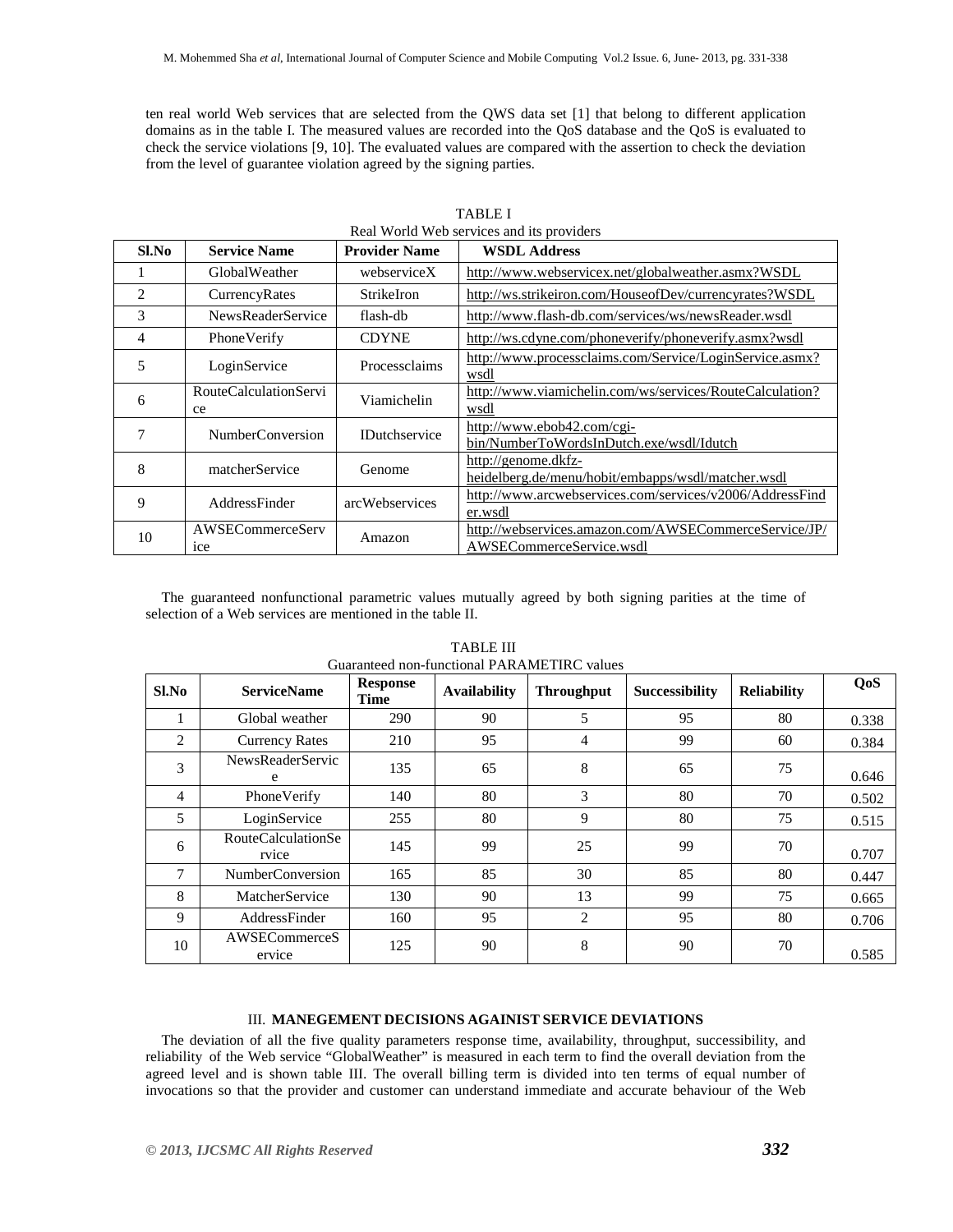service [2, 7]. The method of evaluating the deviation can be done by comparing the actual and asserted parametric values of the Web services.

Let S be the selected web service with the guaranteed level of quality parameters  $\{P_1, P_2, P_3, \ldots, \ldots, P_m\}$ Where m  $(1 \le i \le m)$ .

Where m is the number of non functional parameters considered for quality evaluation.

Let  $C_S$  is the cost fixed for the web service S with quality  $Q_S$  agreed by both customer and provider during its selection.

The deviation for each quality parameter is measured by finding the difference from the guaranteed and actual parametric values.

Dev (Pi) = Difference (Guaranteed Pi, Actual Pi), Where m ( $1 \le i \le m$ ).

The overall deviation of a web service  $D_s$  is measured using the following equation

$$
D_S \hspace{2mm} = \hspace{2mm} -\hspace{2mm} \frac{1}{m} \hspace{2mm} - \hspace{2mm} \sum_{j=1}^m w_j \hspace{2mm} . Dev \hspace{2mm} (P_j)
$$

Where m  $(1 \le j \le m)$ .

The deviation from the guaranteed level and the cost of usage of the web service are reported to the top management of the signatory parties to take immediate action for the update in the next term period.

Table iii

Deviation from the guaranteed level of quality Parameters - Global Weather

| <b>Request</b> | <b>Response</b><br><b>Time</b> | Availabil<br>ity | <b>Through</b><br>put | <b>Successibil</b><br>ity | Reliabil<br>ity | QoS   | Cost                             |
|----------------|--------------------------------|------------------|-----------------------|---------------------------|-----------------|-------|----------------------------------|
|                |                                |                  |                       |                           |                 |       | $\overline{\phantom{a}}$         |
| Term I         | $-128.15$                      | $-5.2$           | $-1.6$                | $-10.9$                   | 5.2             | 0.082 | 0.29                             |
|                |                                |                  |                       |                           |                 |       | $\blacksquare$                   |
| Term II        | $-125.97$                      | $-5.1$           | $-1.6$                | $-12.7$                   | $-2.1$          | 0.105 | 0.37                             |
| Term III       | $-128.26$                      | $-5.2$           | $-1.6$                | $-12.8$                   | $-3.4$          | 0.102 | $\overline{a}$<br>0.36           |
| Term IV        | $-128.28$                      | $-5.2$           | $-1.5$                | $-12.7$                   | $-6.1$          | 0.061 | $\overline{\phantom{a}}$<br>0.22 |
| Term V         | $-125.24$                      | $-5.1$           | $-1.4$                | $-12.4$                   | 5.1             | 0.040 | $\overline{\phantom{a}}$<br>0.14 |
| Term VI        | $-127.70$                      | $-5.4$           | $-1.8$                | $-13.1$                   | 4.8             | 0.094 | 0.33                             |
| Term VII       | $-125.38$                      | $-5.1$           | $-1.5$                | $-13.0$                   | 5.2             | 0.064 | 0.23                             |
| Term VIII      | $-126.45$                      | $-5.1$           | $-1.5$                | $-12.7$                   | 5.4             | 0.084 | 0.30                             |
| Term IX        | $-122.99$                      | $-3.3$           | $-0.9$                | $-12.6$                   | 0.5             | 0.141 | $\overline{a}$<br>0.50           |
| Term X         | $-122.19$                      | $-4.0$           | $-1.1$                | $-13.6$                   | 3.3             | 0.104 | $\overline{\phantom{a}}$<br>0.37 |
| Average        | $-126.06$                      | $-4.9$           | $-1.4$                | $-12.7$                   | 1.8             | 0.088 | $\overline{\phantom{a}}$<br>0.31 |

The table III indicates that, in most of the terms the parametric values having negative deviation from the asserted values. It shows that the performance of the web service is not up to mark. Also the parameter "response time" shows very poor performance, this indicated that the service take more time to respond to the users request. Here the actual QoS of the Web service is 0.250 when compared with the asserted level of 0.338. It shows that the Web service's functionality is not reached. The overall deviation of QoS is - 0.088 which indicated that the customer's requirements were not satisfied by the provider of the service. Also the the cost of the service is 0.89 which is very low when compared to the asserted cost of 1.2 cents.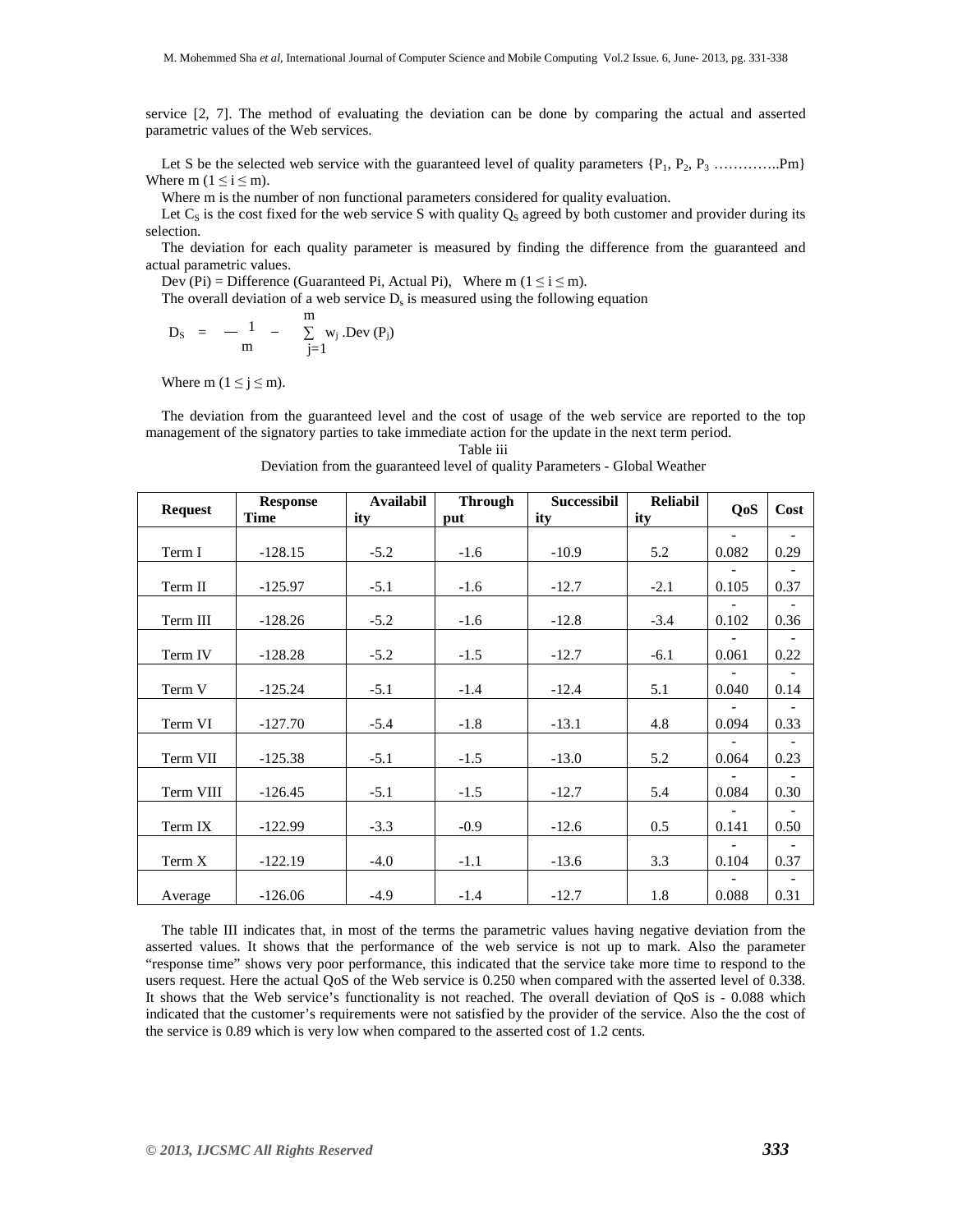| <b>Terms</b> | <b>QoS</b> | <b>Deviation</b><br>in QoS | Cost | <b>Deviation</b><br>in cost |
|--------------|------------|----------------------------|------|-----------------------------|
| $Term - I$   | 0.256      | $-0.082$                   | 0.91 | $-0.29$                     |
| $Term - II$  | 0.233      | $-0.105$                   | 0.83 | $-0.37$                     |
| Term - III   | 0.236      | $-0.102$                   | 0.84 | $-0.36$                     |
| $Term - IV$  | 0.277      | $-0.061$                   | 0.98 | $-0.22$                     |
| $Term - V$   | 0.298      | $-0.040$                   | 1.06 | $-0.14$                     |
| $Term - VI$  | 0.244      | $-0.094$                   | 0.87 | $-0.33$                     |
| Term - VII   | 0.274      | $-0.064$                   | 0.97 | $-0.23$                     |
| Term - VIII  | 0.254      | $-0.084$                   | 0.90 | $-0.30$                     |
| $Term - IX$  | 0.197      | $-0.141$                   | 0.70 | $-0.50$                     |
| $Term - X$   | 0.234      | $-0.104$                   | 0.83 | $-0.37$                     |

Table iv The QoS, cost, overall deviation in comparison with asserted values – GlobalWeather

The figure I shows the deviation of QoS and cost of the web service "GlobalWeather" from the asserted guarantees by the provider of the service.



Fig. 1 The QoS, cost, overall deviation in comparison with asserted values – GlobalWeather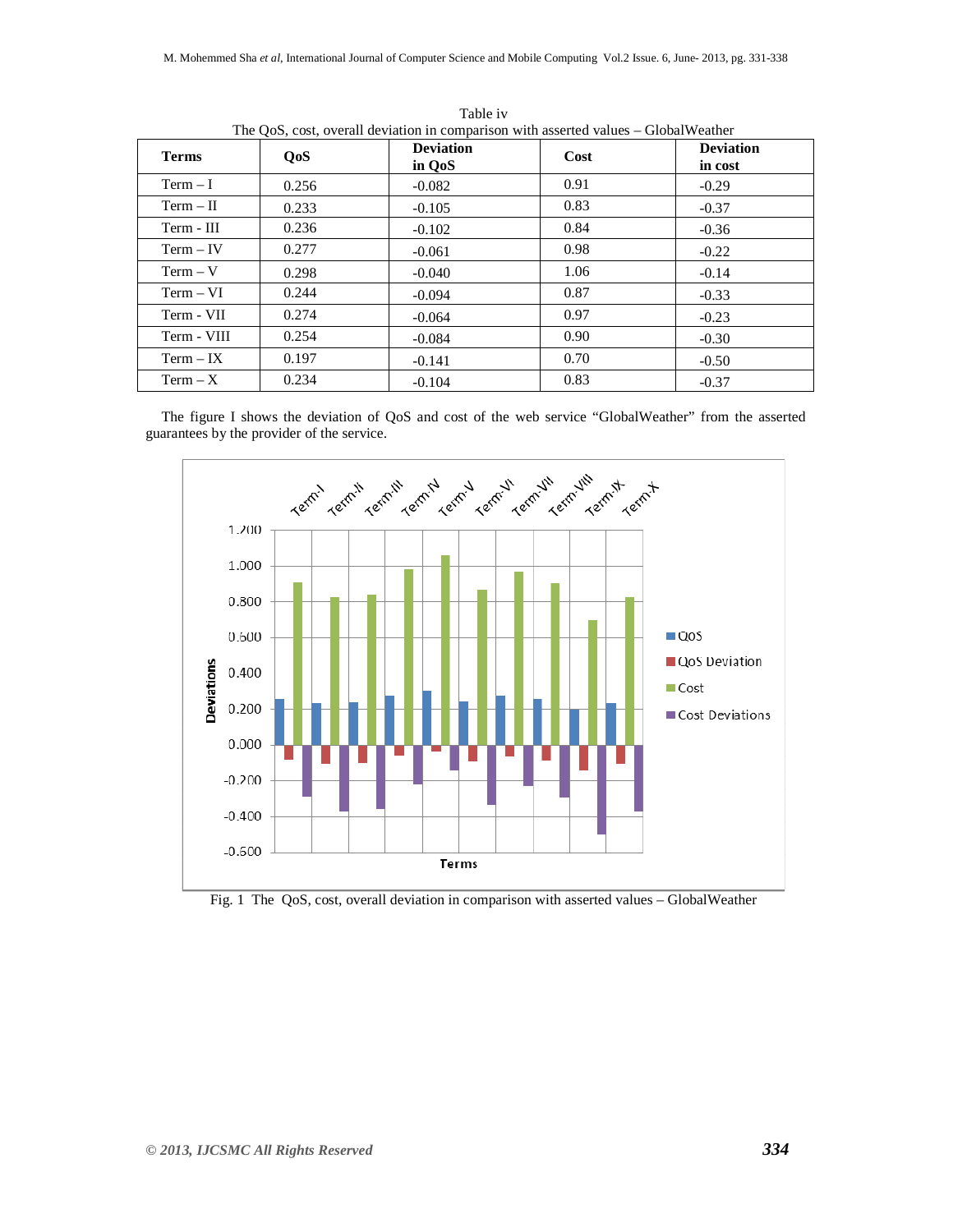| Term wise quality of the web service |        |           |          |         |        |         |              |           |         |        |
|--------------------------------------|--------|-----------|----------|---------|--------|---------|--------------|-----------|---------|--------|
| Services<br>Web                      | Term-I | $Term-II$ | Term-III | Term-IV | Term-V | Term-VI | цvі<br>Term- | Term-VIII | Term-IX | Term-X |
| WS1                                  | 0.256  | 0.233     | 0.236    | 0.277   | 0.298  | 0.244   | 0.274        | 0.254     | 0.197   | 0.234  |
| WS <sub>2</sub>                      | 0.334  | 0.323     | 0.326    | 0.357   | 0.337  | 0.342   | 0.370        | 0.392     | 0.419   | 0.295  |
| WS3                                  | 0.602  | 0.653     | 0.662    | 0.668   | 0.682  | 0.702   | 0.714        | 0.714     | 0.742   | 0.743  |
| WS4                                  | 0.518  | 0.546     | 0.579    | 0.532   | 0.535  | 0.504   | 0.525        | 0.514     | 0.550   | 0.572  |
| WS5                                  | 0.474  | 0.518     | 0.517    | 0.515   | 0.508  | 0.484   | 0.479        | 0.470     | 0.469   | 0.458  |
| WS6                                  | 0.670  | 0.605     | 0.535    | 0.491   | 0.493  | 0.507   | 0.445        | 0.397     | 0.376   | 0.379  |
| WS7                                  | 0.658  | 0.425     | 0.475    | 0.557   | 0.596  | 0.500   | 0.543        | 0.473     | 0.488   | 0.444  |
| WS8                                  | 0.581  | 0.384     | 0.412    | 0.438   | 0.448  | 0.479   | 0.511        | 0.532     | 0.571   | 0.590  |
| WS9                                  | 0.570  | 0.619     | 0.634    | 0.663   | 0.689  | 0.707   | 0.710        | 0.715     | 0.720   | 0.730  |
| <b>WS10</b>                          | 0.575  | 0.591     | 0.600    | 0.618   | 0.604  | 0.597   | 0.613        | 0.611     | 0.630   | 0.643  |

## IV. **RESULTS AND DISCUSSIONS**

TABLE V

From the figure II and III, it is obvious that only four Web services (NewsReaderService, PhoneVerify, NumberConversion, AWSECommerceService) satisfied the customer requirements. In all these cases the provider's reputation is automatically improved and he is benefited in cost. Also the Graphs show that the quality of the Web services (LoginService,AddressFinder) slightly come down when comparing it with the customers expectation. But for the Web services (GlobalWeather, CurrencyRates, RouteCalculationService, MatcherService) the QoS of the service is very low from the asserted guaranteed. So these services lose its reputation and it may lead to the change of service.



Fig. 2I. QoS of the Web service for continuous terms.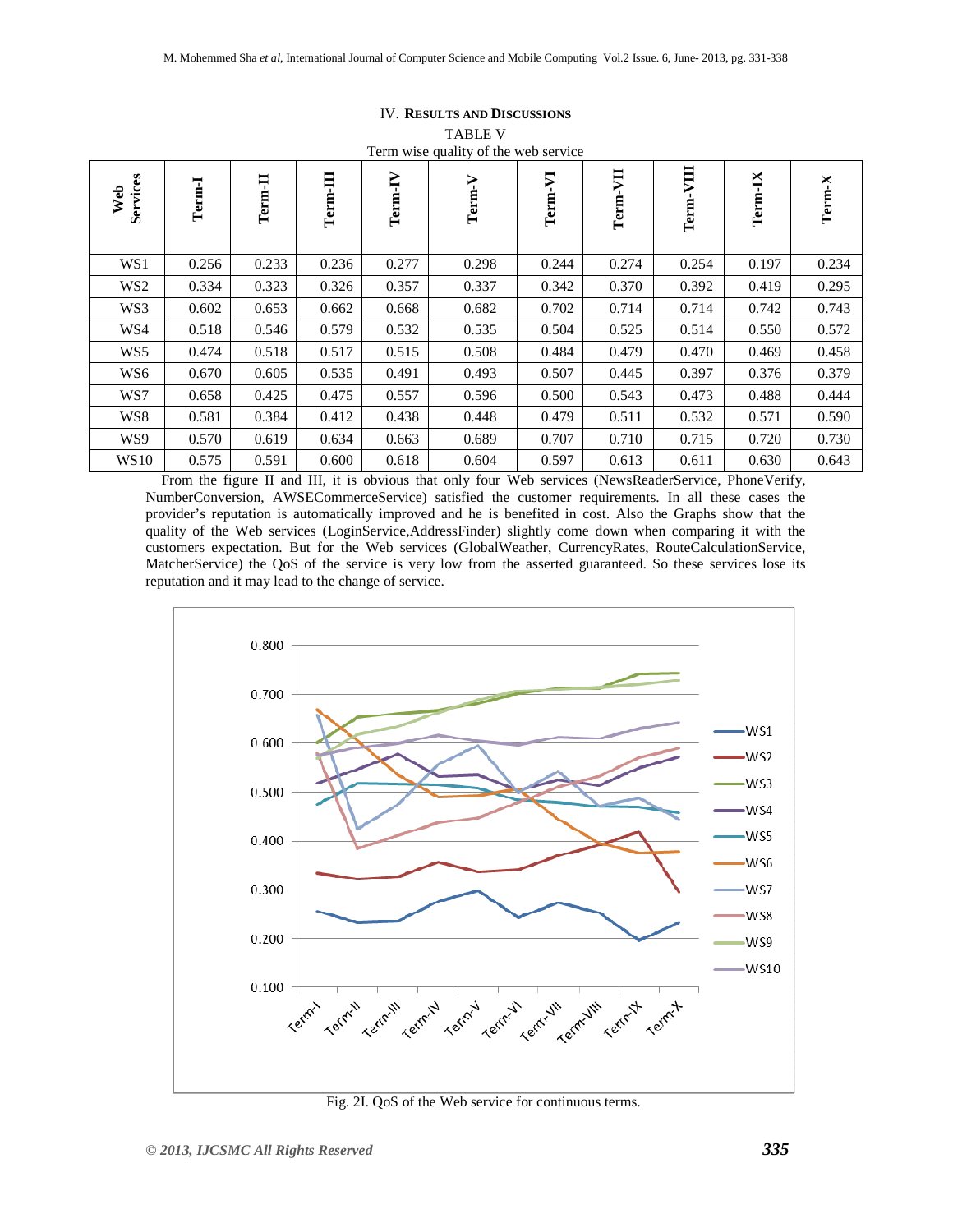The figure III indicates the deviation of QoS from the expected QoS. If such violation is happen the provider and customer of the service can examine the term and the parameter that responsible for that deviation. So the corrective measures can be taken by the management of both the sighing parties to update the service.

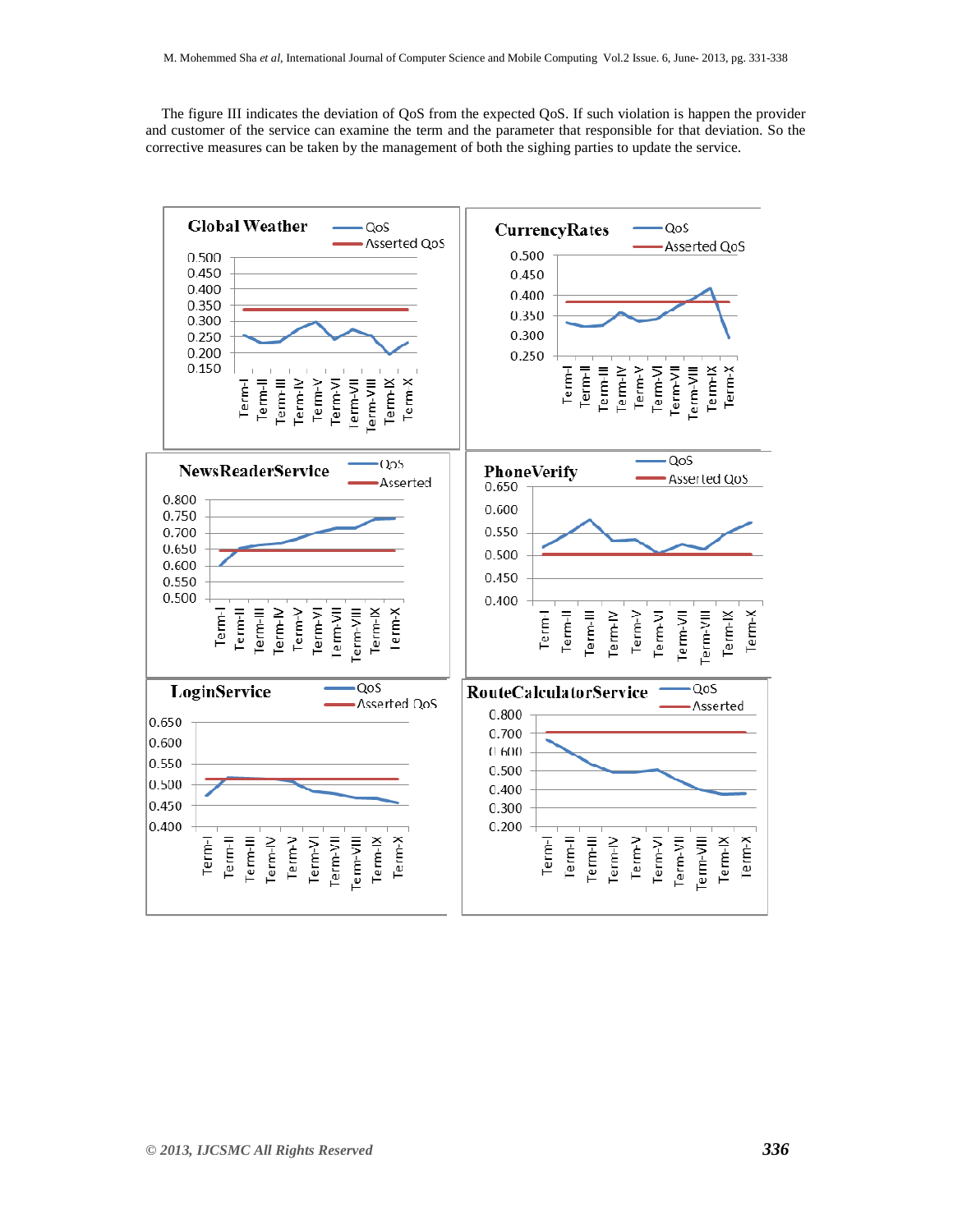

Fig. 3II. Comparison between asserted and actual cost for continues terms.

#### V. **CONCLUSIONS**

The nature of Web service leads to a software environment whereby applications are interdependent, and the performance of a one application rely on the general performance of other applications. To improve the operational efficiency of the Web services, several challenges such as dependency among application and reaching the actual functionality of the customer must be satisfied. It is necessary to provide a means to monitor and manage Web Service, for earlier detection of poor performance or failure in each given Web Service. This paper dealt with the actions taken in case of any violations or deviations happen from the guaranteed level of performance. Also this work is helpful to manage the Web services continuously though out its operational period to fulfill the functional requirement of the service customer, which is agreed by the provider at the time of selection.

#### **REFERENCES**

- [1] E. Al-Masri and Q.H. Mahmoud. QoS-based discovery and ranking of web services. In: Proceedings of the 16th International Conference on Computer Communications and Networks, Honolulu, Hawaii, USA, P.529-534
- [2] C.K.H Patrick, L. Haifei . Web Services Discovery Based on the Trade-off between Quality and Cost of Service: A Token based Approach. ACM SIGecom Exchan.2003; 4(2): 21-31.
- [3] M. Mohemmed Sha, I. ShefiBaig, C. Rajalakshmi, P. Balaji, K. Vivekanandan. WSLA Based Dynamic Monitoring and Pricing of Web Services. Int J Sci Eng Res. 2013; 2(4):1-5.
- [4] D.P. Antonova. Cost dependant QoS based discovery of web services. In: Proceedings of International Conference on Software, Services & Semantic Technologies; 2010 Sep 11-12, Varna, Bulgaria, P.152-59
- [5] M. Mohemmed Sha, I. ShefiBaig, C. Rajalakshmi, P. Balaji, K. Vivekanandan. WSLA Schema for Functionality Based Weight fixing of Non-Functional Parameters of Web Services. Int J Com Sci Eng Res. 2013;5(4): 247-251.
- [6] S.M. Adel, D. Rachida, H. Abdelhakim, S. Houari. A QoS broker based architecture for efficient web services selection. In: Proceedings of the International Conference on Web Services; 2005 July 11-15 Florida, USA. P.118-20
- [7] M. Mohemmed Sha, I. ShefiBaig, C. Rajalakshmi, P. Balaji, K. Vivekanandan. Functionality Based